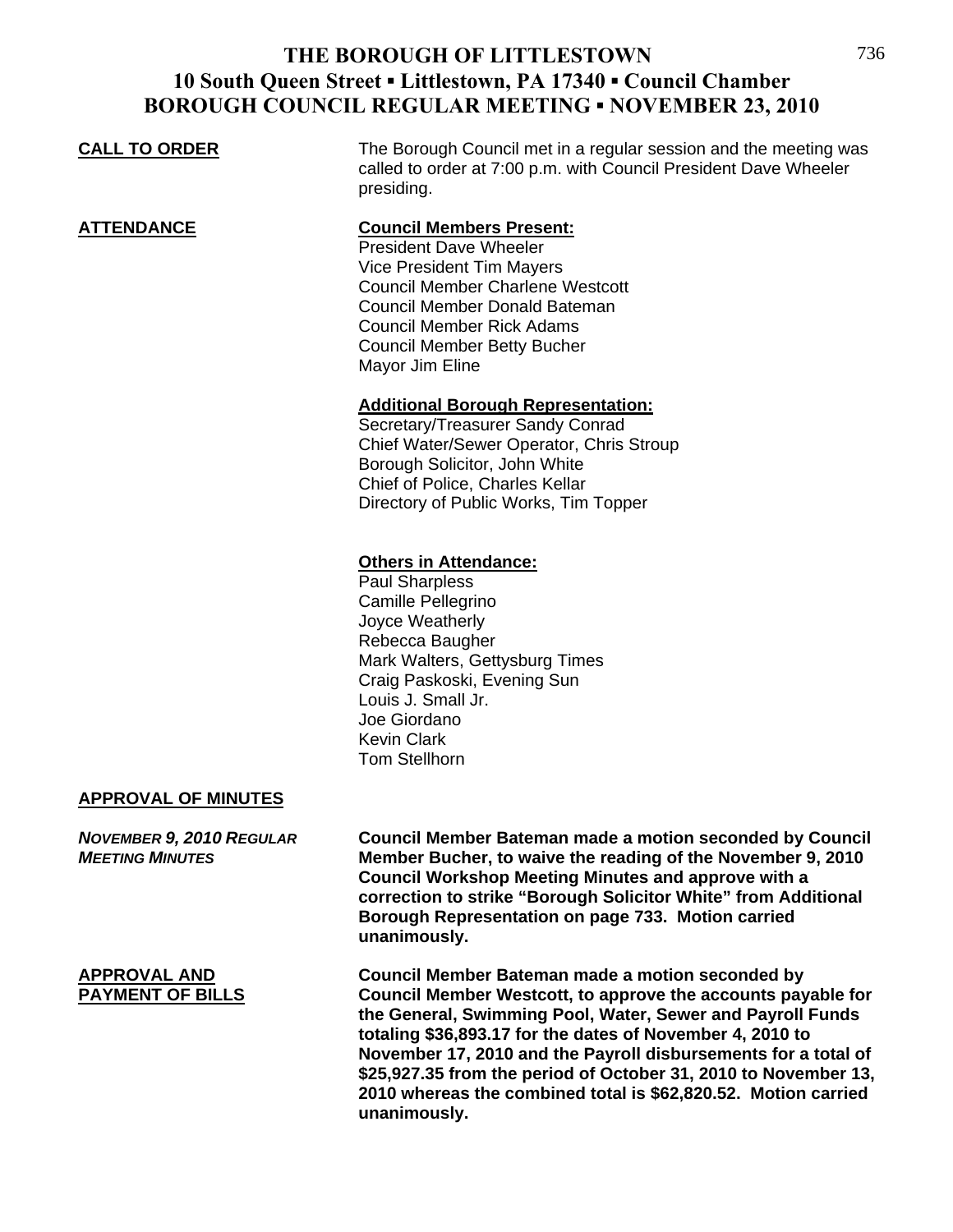| <b>FINANCIAL STATEMENTS</b>                                                                   | <b>Council Member Bateman made a motion seconded by Council</b><br>Member Bucher, to approve the Financial Statements from<br>October 1, 2010 through October 29, 2010. Motion carried<br>unanimously                                                                                                                                                                                                                                                                             |
|-----------------------------------------------------------------------------------------------|-----------------------------------------------------------------------------------------------------------------------------------------------------------------------------------------------------------------------------------------------------------------------------------------------------------------------------------------------------------------------------------------------------------------------------------------------------------------------------------|
| <b>APPROVAL OF REVENUE</b><br>AND EXPENDITURE REPORT                                          | <b>Council Member Bateman made a motion seconded by Council</b><br>Member Bucher, to approve the Revenue and Expenditure<br>Report dated November 17, 2010. Motion carried unanimously.                                                                                                                                                                                                                                                                                           |
| <b>NEW BUSINESS</b>                                                                           |                                                                                                                                                                                                                                                                                                                                                                                                                                                                                   |
| <b>REQUEST FROM THE SPCA</b><br><b>REQUEST FROM MS. PELLEGRINO</b><br><b>WATER/SEWER BILL</b> | <b>Council Member Westcott made a motion seconded by Council</b><br>Member Adams, to postpone the request from the SPCA until<br>further research. Motion carried unanimously.<br>Council Member Westcott made a motion, seconded by Council<br>Member Adams, to postpone a decision on the request to<br>reduce the October water/sewer bill until the meter has been<br>tested at 40 North Queen Street and to waive the \$15.00 meter<br>test fee. Motion carried unanimously. |
| <b>REQUEST FROM MR. YOUNG</b><br><b>WATER/SEWER BILL</b>                                      | <b>Council Member Mayers made a motion seconded by Council</b><br>Member Bateman, to deny the request from Mr. Young to reduce<br>the sewage portion of his October water/sewer bill by 500<br>gallons. Motion carried unanimously.                                                                                                                                                                                                                                               |
| <b>REQUEST FROM BASEBALL FOR</b><br>YOUTH                                                     | <b>Council Member Westcott made a motion, seconded by Council</b><br>Member Bateman, to deny the request from Baseball for Youth<br>for a donation. Motion carried unanimously.                                                                                                                                                                                                                                                                                                   |
| <b>REAPPOINTMENT OF RANDALL</b><br><b>ROLLS TO THE PLANNING</b><br><b>COMMISSION</b>          | <b>Council Member Bateman made a motion seconded by Council</b><br>Member Adams, to reappoint Mr. Randall Rolls to another 3 year<br>term to the Planning Commission with a term to expire January<br>1, 2014. Motion carried unanimously                                                                                                                                                                                                                                         |
| <b>RESIGNATION OF SUE STREVIG</b><br><b>RECREATION BOARD</b>                                  | <b>Council Member Adams made a motion seconded by Council</b><br>Member Bateman, to accept the resignation from Sue Strevig,<br>Recreation Board, effective December 31, 2010 and to send an<br>appropriate proclamation. Motion carried unanimously.                                                                                                                                                                                                                             |
| <b>REPORTS</b>                                                                                |                                                                                                                                                                                                                                                                                                                                                                                                                                                                                   |
| <b>CHIEF OF POLICE</b>                                                                        | <b>Council Member Bateman made a motion seconded by Council</b><br>Member Westcott, to direct the Borough Solicitor to put together<br>an Ordinance making the intersection of Boyer Street and South<br>Columbus Avenue a four (4) way stop sign. Council President<br>Wheeler stated that this was a non-agenda item and asked for public<br>comments. There were no public comments given. Motion carried<br>unanimously.                                                      |

#### **REPORTS OF BOARDS AND COMMISSIONS**

### **RECREATION BOARD**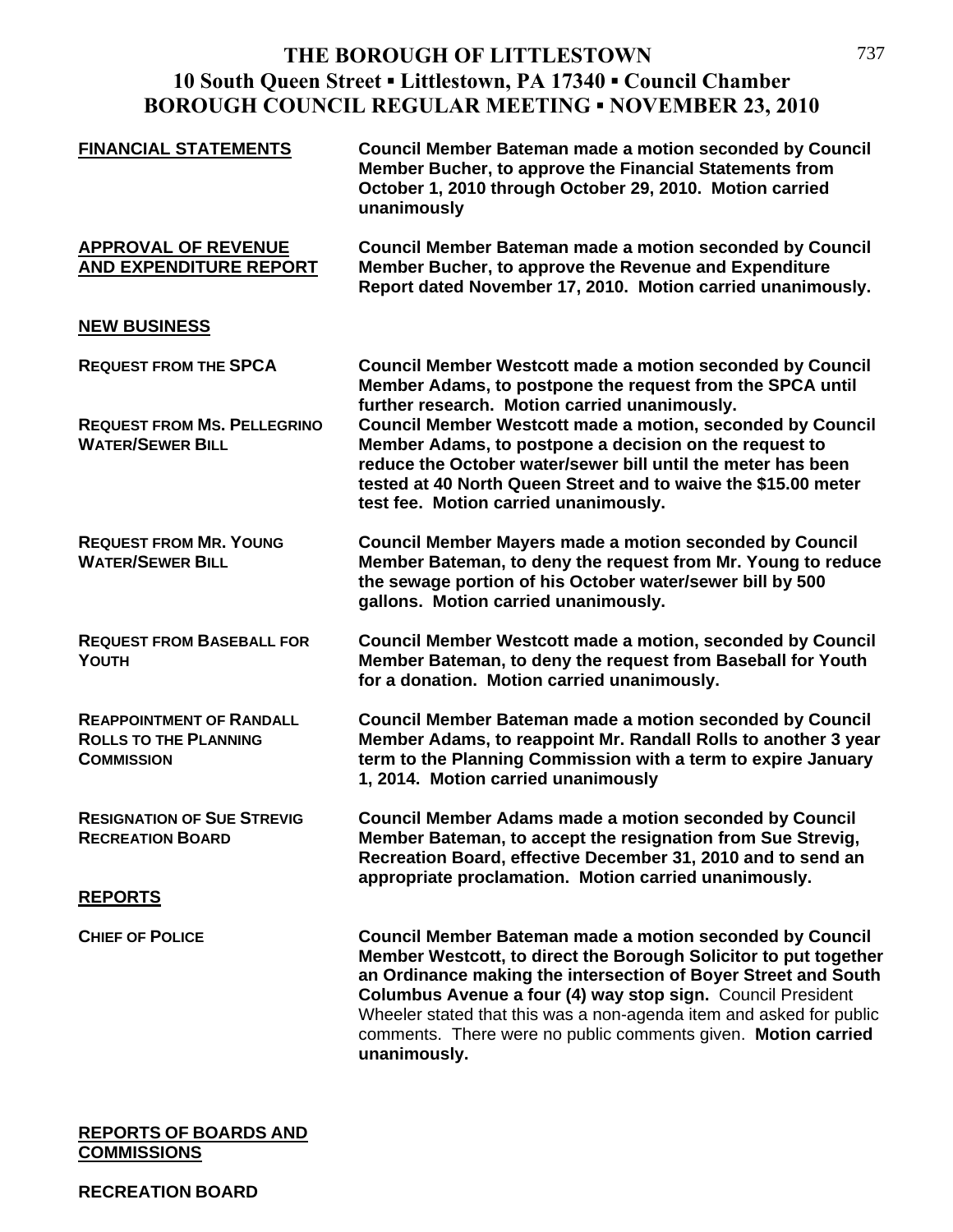| <b>SUMMER HIRES</b>                                      | <b>Council Member Bateman made a motion seconded by Council</b><br>Member Westcott, to approve the recommendation from the<br>Recreation Board to start the hiring process for summer hires<br>with the combination of Council and/or representatives, and to<br>have two Recreation Board members attend, and to direct the<br>Borough office to make interview appointments with all<br>applicants. Motion carried unanimously.                                                                                                                                                                                                                                                                                                                                                                                                                                                                                                                                                                                                                                                                          |
|----------------------------------------------------------|------------------------------------------------------------------------------------------------------------------------------------------------------------------------------------------------------------------------------------------------------------------------------------------------------------------------------------------------------------------------------------------------------------------------------------------------------------------------------------------------------------------------------------------------------------------------------------------------------------------------------------------------------------------------------------------------------------------------------------------------------------------------------------------------------------------------------------------------------------------------------------------------------------------------------------------------------------------------------------------------------------------------------------------------------------------------------------------------------------|
| <b>REAPPOINT CAREN EVANS</b><br><b>RECREATION BOARD</b>  | <b>Council Member Adams made a motion seconded by Council</b><br>Member Bateman, to approve the recommendation from the<br>Recreation board to reappoint Caren Evans for an additional<br>three (3) years with a term to expire January 1, 2014. Motion<br>carried unanimously.                                                                                                                                                                                                                                                                                                                                                                                                                                                                                                                                                                                                                                                                                                                                                                                                                            |
| <b>PLANNING COMMISSION</b>                               |                                                                                                                                                                                                                                                                                                                                                                                                                                                                                                                                                                                                                                                                                                                                                                                                                                                                                                                                                                                                                                                                                                            |
| <b>RECORDING SECRETARY</b>                               | <b>Council Member Bateman made a motion seconded by Council</b><br>Member Westcott, to not hire a recording secretary for the<br>Planning Commission or paid position. Kevin Clark a member of<br>the Planning Commission along with James Schumacher and<br>Solicitor John White feel that the recording secretary for the planning<br>Commission should have knowledge of planning and zoning because<br>the minutes of the Planning Commission need to very concise and<br>detailed. This had been a problem in the past where there were<br>some discussion and issues as to how the minutes could be<br>interpreted. Council Vice President Mayers questioned the motion<br>because it was not concise with the recommendation which was to<br>restore the recording secretary position as a paid position. Council<br>Member Bateman made a motion seconded by Council Member<br>Westcott, to amend the previous motion to seek a recording<br>secretary for the Planning Commission as a volunteer position.<br>Motion carried 5-1 with Council Vice President Mayers casting<br>the opposing vote. |
| <b>ALPHA FIRE COMPANY</b>                                | <b>Council Member Westcott made a motion seconded by Council</b><br>Member Adams, to approve the from the Alpha Fire Company<br>for a 90 day extension for their new facility plans. Motion<br>carried unanimously.                                                                                                                                                                                                                                                                                                                                                                                                                                                                                                                                                                                                                                                                                                                                                                                                                                                                                        |
| <b>NON-AGENDA ITEM</b>                                   |                                                                                                                                                                                                                                                                                                                                                                                                                                                                                                                                                                                                                                                                                                                                                                                                                                                                                                                                                                                                                                                                                                            |
| <b>CIVIL SERVICE COMMISSION</b><br><b>HIRING PROCESS</b> | <b>Council Member Mayers made a motion seconded by Council</b><br>Member Adams, to approve the Secretary to proceed with the<br>Civil Service Commission to start the process of creating an<br>eligibility list for 2011. Council President Wheeler asked if there<br>were any public comments. No public comment was given.<br>Motion carried unanimously.                                                                                                                                                                                                                                                                                                                                                                                                                                                                                                                                                                                                                                                                                                                                               |
| <b>SPECIAL MEETING</b>                                   | <b>Council Member Bateman made a motion seconded by Council</b><br>Member Bucher, to advertise for a special meeting of Council on<br>Tuesday, November 30, 2010 at 7:00pm for budget discussion.<br>Motion carried unanimously.                                                                                                                                                                                                                                                                                                                                                                                                                                                                                                                                                                                                                                                                                                                                                                                                                                                                           |